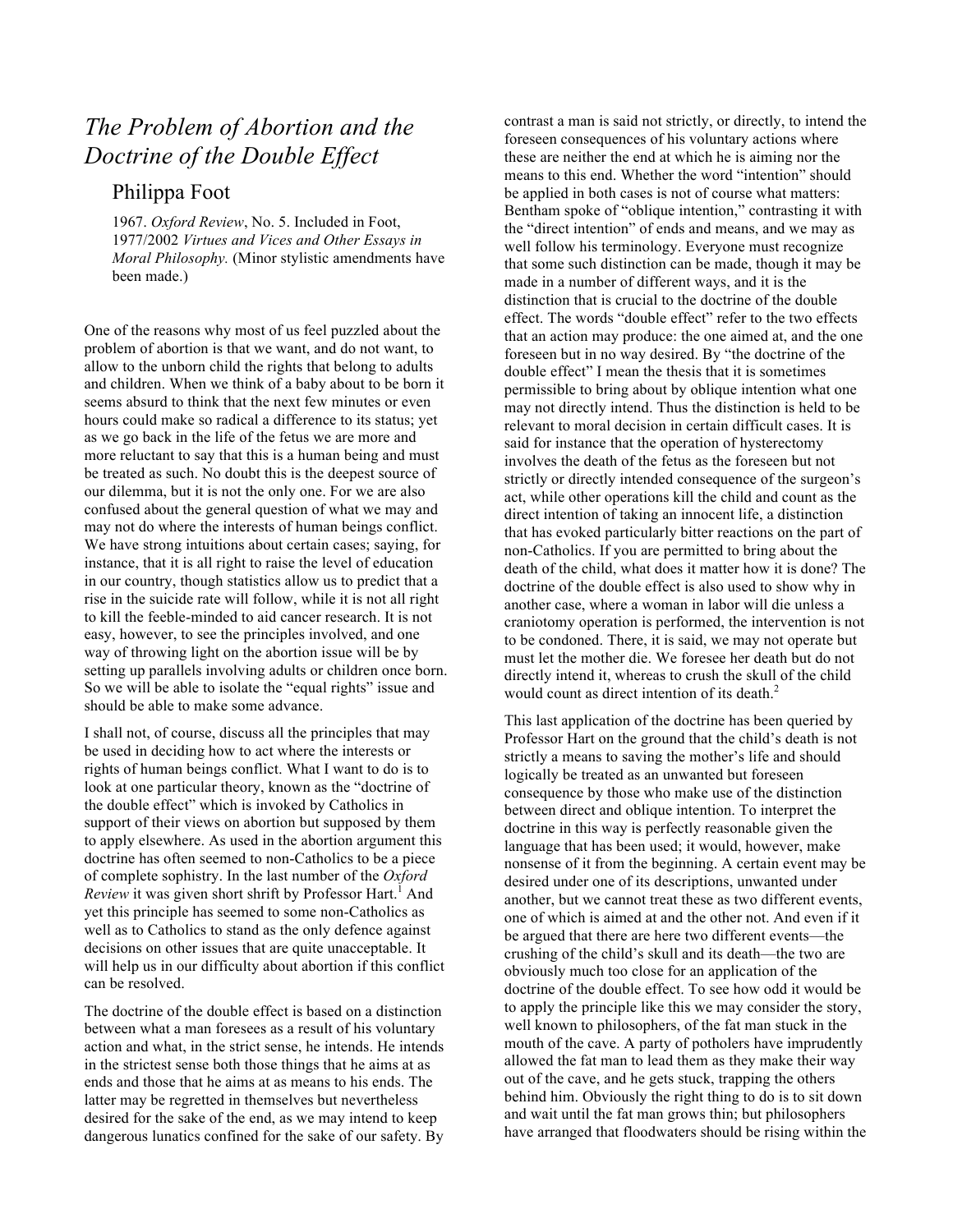cave. Luckily (luckily?) the trapped party have with them a stick of dynamite with which they can blast the fat man out of the mouth of the cave. Either they use the dynamite or they drown. In one version the fat man, whose head is *in* the cave, will drown with them; in the other he will be rescued in due course.<sup>3</sup> Problem: may they use the dynamite or not? Later we shall find parallels to this example. Here it is introduced for light relief and because it will serve to show how ridiculous one version of the doctrine of the double effect would be. For suppose that the trapped explorers were to argue that the death of the fat man might be taken as a merely foreseen consequence of the act of blowing him up. ("We didn't want to kill him … only to blow him into small pieces" or even "… only to blast him out of the cave.") I believe that those who use the doctrine of the double effect would rightly reject such a suggestion, though they will, of course, have considerable difficulty in explaining where the line is to be drawn. What is to be the criterion of "closeness" if we say that anything very close to what we are literally aiming at counts as if part of our aim?

Let us leave this difficulty aside and return to the arguments for and against the doctrine, supposing it to be formulated in the way considered most effective by its supporters, and ourselves bypassing the trouble by taking what must on any reasonable definition be clear cases of "direct" or "oblique" intention.

The first point that should be made clear, in fairness to the theory, is that no one is suggesting that it does not matter what you bring about as long as you merely foresee and do not strictly intend the evil that follows. We might think, for instance, of the (actual) case of wicked merchants selling, for cooking, oil they knew to be poisonous and thereby killing a number of innocent people, comparing and contrasting it with that of some unemployed gravediggers, desperate for custom, who got hold of this same oil and sold it (or perhaps *they* secretly gave it away) in order to create orders for graves. They strictly (directly) intend the deaths they cause, while the merchants could say that it was not part of their *plan* that anyone should die. In morality, as in law, the merchants, like the gravediggers, would be considered as murderers; nor are the supporters of the doctrine of the double effect bound to say that there is the least difference between them in respect of moral turpitude. What they are committed to is the thesis that *sometimes* it makes a difference to the permissibility of an action involving harm to others that this harm, although foreseen, is not part of the agent's direct intention. An end such as earning one's living is clearly not such as to justify *either* the direct or oblique intention of the death of innocent people, but in certain cases one is justified in bringing about knowingly what one could not directly intend.

It is now time to say why this doctrine should be taken seriously in spite of the fact that it sounds rather odd, that there are difficulties about the distinction on which it

depends, and that it seemed to yield one sophistical conclusion when applied to the problem of abortion. The reason for its appeal is that its opponents have often *seemed* to be committed to quite indefensible views. Thus the controversy has raged around examples such as the following. Suppose that a judge or magistrate is faced with rioters demanding that a culprit be found for a certain crime and threatening otherwise to take their own bloody revenge on a particular section of the community. The real culprit being unknown, the judge sees himself as able to prevent the bloodshed only by framing some innocent person and having him executed. Beside this example is placed another in which a pilot whose airplane is about to crash is deciding whether to steer from a more to a less inhabited area. To make the parallel as close as possible it may rather be supposed that he is the driver of a runaway tram which he can only steer from one narrow track on to another; five men are working on one track and one man on the other; anyone on the track he enters is bound to be killed. In the case of the riots the mob have five hostages, so that in both the exchange is supposed to be one man's life for the lives of five. The question is why we should say, without hesitation, that the driver should steer for the less occupied track, while most of us would be appalled at the idea that the innocent man could be framed. It may be suggested that the special feature of the latter case is that it involves the corruption of justice, and this is, of course, very important indeed. But if we remove that special feature, supposing that some private individual is to kill an innocent person and pass him off as the criminal we still find ourselves horrified by the idea. The doctrine of double effect offers us a way out of the difficulty, insisting that it is one thing to steer towards someone foreseeing that you will kill him and another to aim at his death as part of your plan. Moreover there is one very important element of good in what is here insisted. In real life it would hardly ever be certain that the man on the narrow track would be killed. Perhaps he might find a foothold on the side of the tunnel and cling on as the vehicle hurtled by. The driver of the tram does *not* then leap off and brain him with a crowbar. The judge, however, needs the death of the innocent man for his (good) purposes. If the victim proves hard to hang he must see to it that he dies another way. To choose to execute him is to choose that this evil *shall come about*, and this must therefore count as a *certainty* in weighing up the good and evil involved. The distinction between direct and oblique intention is crucial here, and is of great importance in an uncertain world. Nevertheless this is no way to defend the doctrine of double effect. For the question is whether the difference between aiming at something and obliquely intending it is *in itself* relevant to moral decisions; not whether it is important when correlated with a difference of certainty in the balance of good and evil. Moreover we are particularly interested in the application of the doctrine of the double effect to the question of abortion, and no one can deny that in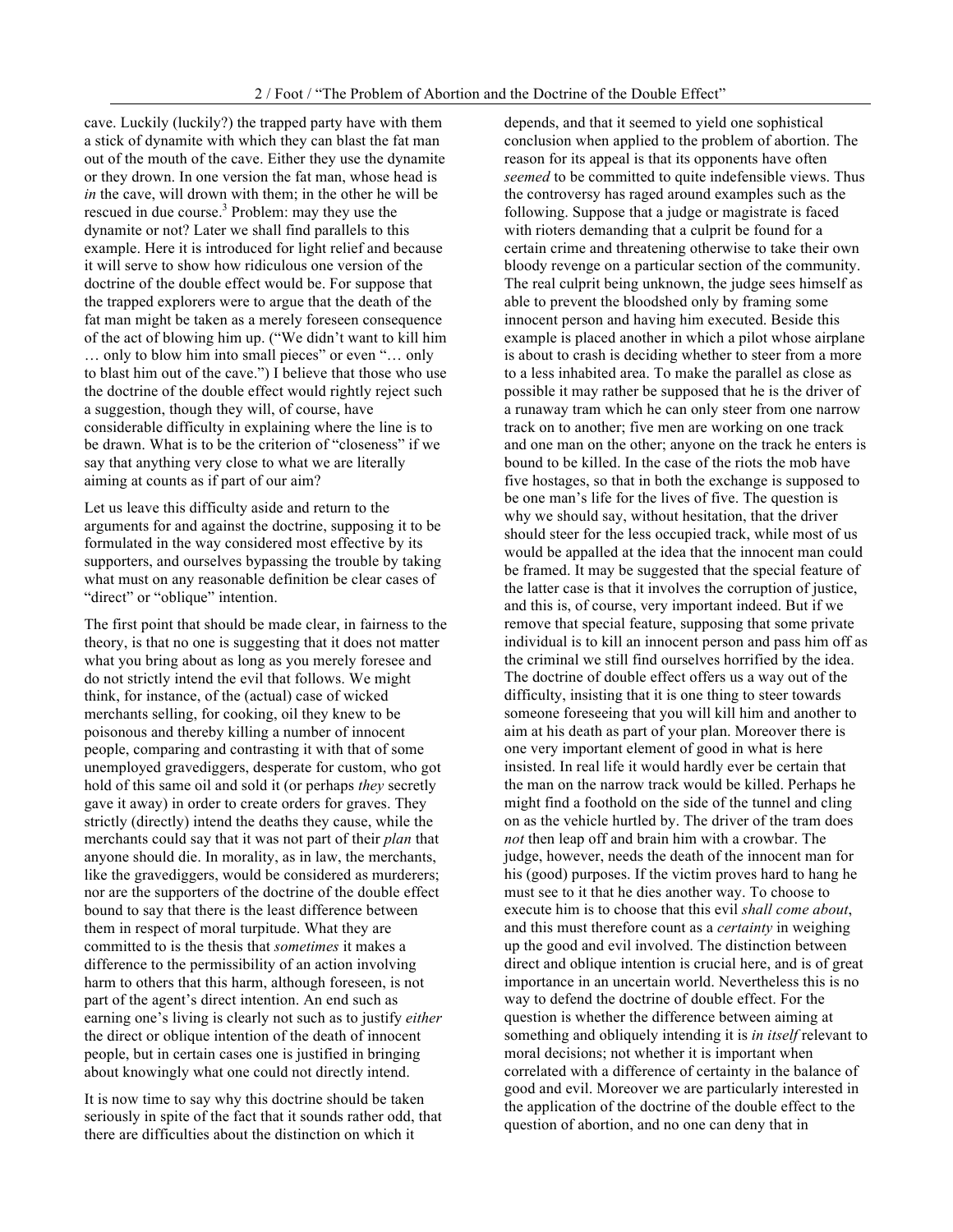medicine there are sometimes certainties so complete that it would be a mere quibble to speak of the "probable outcome" of this course of action or that. It is not, therefore, with a merely philosophical interest that we should put aside the uncertainty and scrutinize the examples to test the doctrine of the double effect. Why can we not argue from the case of the steering driver to that of the judge?

Another pair of examples poses a similar problem. We are about to give a patient who needs it to save his life a massive dose of a certain drug in short supply. There arrive, however, five other patients each of whom could be saved by one-fifth of that dose. We say with regret that we cannot spare our whole supply of the drug for a single patient, just as we should say that we could not spare the whole resources of a ward for one dangerously ill individual when ambulances arrive bringing in victims of a multiple crash. We feel bound to let one man die rather than many if that is our only choice. Why then do we not feel justified in killing people in the interests of cancer research or to obtain, let us say, spare parts for grafting on to those who need them? We can suppose, similarly, that several dangerously ill people can be saved only if we kill a certain individual and make a serum from his dead body. (These examples are not over-fanciful considering present controversies about prolonging the life of mortally ill patients whose eyes or kidneys are to be used for others.) Why cannot we argue from the case of the scarce drug to that of the body needed for medical purposes? Once again the doctrine of the double effect comes up with an explanation. In one kind of case but not the other we aim at the death of an innocent man.

A further argument suggests that if the doctrine of the double effect is rejected this has the consequences of putting us hopelessly in the power of bad men. Suppose for example that some tyrant should threaten to torture five men if we ourselves would not torture one. Would it be our duty to do so, supposing we believed him, because this would be no different from choosing to rescue five men from his torturers rather than one? If so, anyone who wants us to do something we think wrong has only to threaten that otherwise he himself will do something we think worse. A mad murderer, known to keep his promises, could thus make it our duty to kill some innocent citizen to prevent him from killing two. From this conclusion we are again rescued by the doctrine of the double effect. If we refuse, we foresee that the greater number will be killed but we do not intend it: it is he who intends (that is strictly or directly intends) the death of innocent persons; we do not.

At one time I thought that these arguments in favor of the doctrine of the double effect were conclusive, but I now believe that the conflict should be solved in another way. The clue that we should follow is that the strength of the doctrine seems to lie in the distinction it makes between what we *do* (equated with direct intention) and what we

allow (thought of as obliquely intended). Indeed it is interesting that the disputants tend to argue about whether we are to be held responsible for what we allow as we are for what we do.<sup>4</sup> Yet it is not obvious that this is what they should be discussing, since the distinction between what one does and what one allows to happen is not the same as that between direct and oblique intention. To see this one has only to consider that it is possible *deliberately* to allow something to happen, aiming at it either for its own sake or as part of one's plan for obtaining something else. So one person might want another person dead and deliberately allow him to die. And again one may be said to *do* things that one does not aim at, as the steering driver would kill the man on the track. Moreover there is a large class of things said to be brought about rather than either done or allowed where either kind of intention is possible. So it is possible to *bring about* a man's death by getting him to sea in a leaky boat, and the intention of his death may be either direct or oblique.

Whatever it may, or may not, have to do with the doctrine of the double effect, the idea of *allowing* is worth looking into in this context. I shall leave aside the special case of giving permission, which involves the idea of authority, and consider the two main divisions into which cases of allowing seem to fall. There is firstly the allowing which is forbearing to prevent. For this we need a sequence thought of as somehow already in train, and something that an agent could do to intervene. (The agent must be able to intervene, but does not do so.) So, for instance, he could warn someone, but *allows* him to walk into a trap. He could feed an animal but *allows* it to die for lack of food. He could stop a leaking tap but *allows* the water to go on flowing. This is the case of allowing with which we shall be concerned, but the other should be mentioned. It is the kind of allowing which is roughly equivalent to *enabling*; the root idea being the removal of some obstacle which is, as it were, holding back a train of events. So someone may remove a plug and *allow* water to flow; open a door and *allow* an animal to get out; or give someone money and *allow* him to get back on his feet.

The first kind of allowing requires an omission, but there is no other general correlation between omission and allowing, commission and bringing about or doing. An actor who fails to turn up for a performance will generally spoil it rather than allow it to be spoiled. I mention the distinction between omission and commission only to set it aside.

Thinking of the first kind of allowing (forbearing to prevent), we should ask whether there is any difference, from the moral point of view, between what one does or causes and what one merely allows. It seems clear that on occasions one is just as bad as the other, as is recognized in both morality and law. A man may murder his child or his aged relatives by allowing them to die of starvation as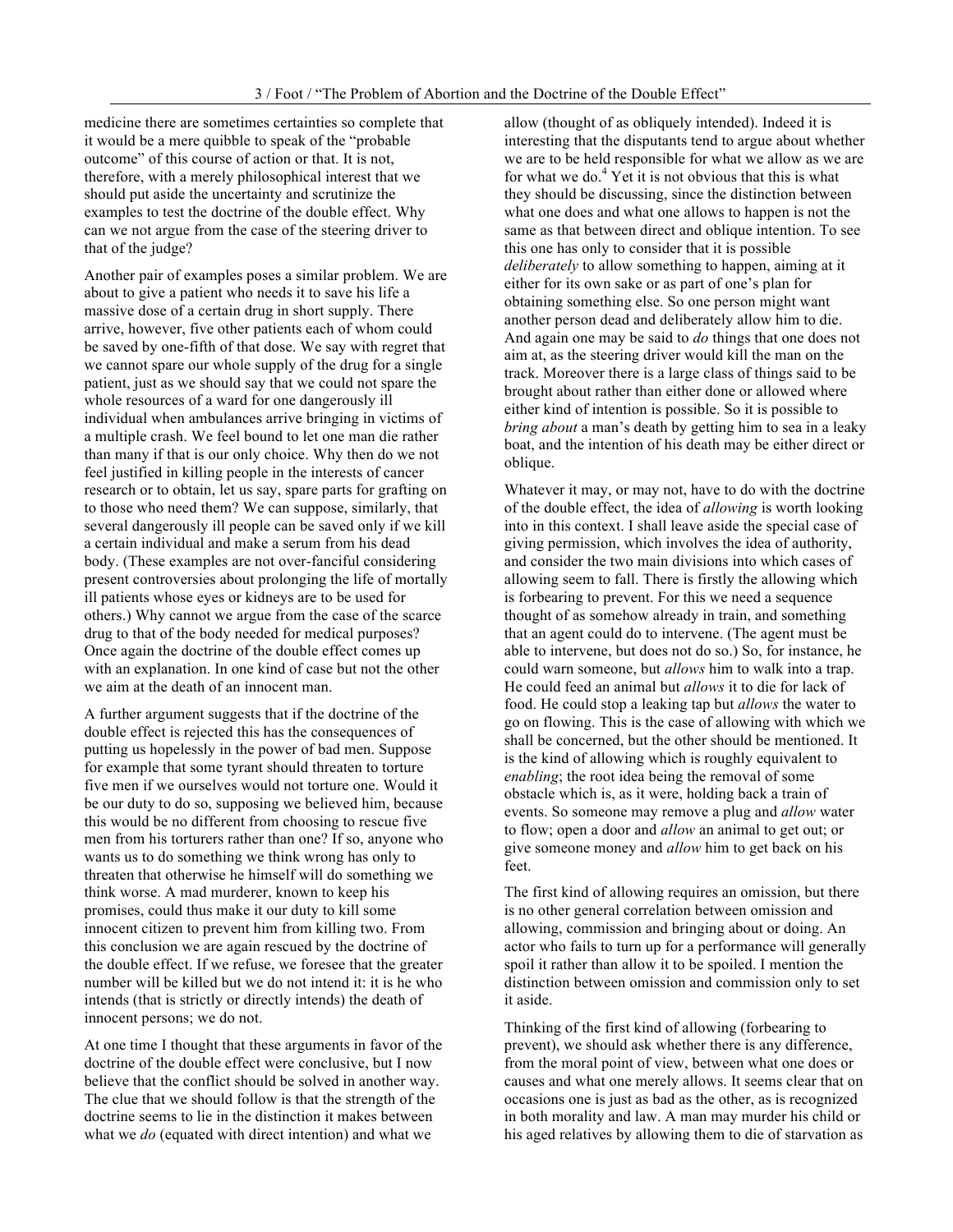by giving poison; he may also be convicted of murder on either account. In another case we would, however, make a distinction. Most of us allow people to die of starvation in India and Africa, and there is surely something wrong with us that we do; it would be nonsense, however, to pretend that it is only in law that we make the distinction between allowing people in the under-developed countries to die of starvation and sending them poisoned food. There is worked into our moral system a distinction between what we owe people in the form of aid and what we owe them in the way of non-interference. Salmond, in his *Jurisprudence*, expressed as follows the distinction between the two.

"A positive right corresponds to a positive duty, and is a right that he on whom the duty lies shall do some positive act on behalf of the person entitled. A negative right corresponds to a negative duty, and is a right that the person bound shall refrain from some act which would operate to the prejudice of the person entitled. The former is a right to be positively benefited; the latter is merely a right not to be harmed."<sup>5</sup>

As a general account of rights and duties this is defective, since not all are so closely connected with benefit and harm. Nevertheless for our purposes it will do well. Let us speak of negative duties when thinking of the obligation to refrain from such things as killing or robbing, and of the positive duty, e.g., to look after children or aged parents. It will be useful, however, to extend the notion of positive duty beyond the range of things that are strictly called duties, bringing acts of charity under this heading. These are owed only in a rather loose sense, and some acts of charity could hardly be said to be *owed* at all, so I am not following ordinary usage at this point.

Let us now see whether the distinction of negative and positive duties explains why we see differently the action of the steering driver and that of the judge, of the doctors who withhold the scarce drug and those who obtain a body for medical purposes, of those who choose to rescue five men rather than one man from torture and those who are ready to torture the one man themselves in order to save five. In each case we have a conflict of duties, but what kind of duties are they? Are we, in each case, weighing positive duties against positive, negative against negative, or one against the other? Is the duty to refrain from injury, or rather to bring aid?

The steering driver faces a conflict of negative duties, since it is his duty to avoid injuring five men and also his duty to avoid injuring one. In the circumstances he is not able to avoid both, and it seems clear that he should do the least injury he can. The judge, however, is weighing the duty of not inflicting injury against the duty of bringing aid. He wants to rescue the innocent people threatened with death but can do so only by inflicting injury himself. Since one does not *in general* have the

same duty to help people as to refrain from injuring them, it is not possible to argue to a conclusion about what he should do from the steering driver case. It is interesting that, even where the strictest duty of positive aid exists, this still does not weigh as if a negative duty were involved. It is not, for instance, permissible to commit a murder to bring one's starving children food. If the choice is between inflicting injury on one or many there seems only one rational course of action; if the choice is between aid to some at the cost of injury to others, and refusing to inflict the injury to bring the aid, the whole matter is open to dispute. So it is not inconsistent of us to think that the driver must steer for the road on which only one man stands while the judge (or his equivalent) may not kill the innocent person in order to stop the riots. Let us now consider the second pair of examples, which concern the scarce drug on the one hand and on the other the body needed to save lives. Once again we find a difference based on the distinction between the duty to avoid injury and the duty to provide aid. Where one man needs a massive dose of the drug and we withhold it from him in order to save five men, we are weighing aid against aid. But if we consider killing a man in order to use his body to save others, we are thinking of doing him an injury to bring others aid. In an interesting variant of the model, we may suppose that instead of killing someone we deliberately let him die. (Perhaps he is a beggar to whom we are thinking of giving food, but then we say "No, they need bodies for medical research.") Here it does seem relevant that in allowing him to die we are aiming at his death, but presumably we are inclined to see this as a violation of negative rather than positive duty. If this is right, we see why we are unable in either case to argue to a conclusion from the case of the scarce drug.

In the examples involving the torturing of one man or five men, the principle seems to be the same as for the last pair. If we are bringing aid (rescuing people about to be tortured by the tyrant), we must obviously rescue the larger rather than the smaller group. It does not follow, however, that we would be justified in inflicting the injury, or getting a third person to do so, in order to save the five. We may therefore refuse to be forced into acting by the threats of bad men. To refrain from inflicting injury ourselves is a stricter duty than to prevent other people from inflicting injury, which is not to say that the other is not a very strict duty indeed.

So far the conclusions are the same as those at which we might arrive following the doctrine of the double effect, but in others they will be different, and the advantage seems to be all on the side of the alternative. Suppose, for instance, that there are five patients in a hospital whose lives could be saved by the manufacture of a certain gas, but that this inevitably releases lethal fumes into the room of another patient whom for some reason we are unable to move. His death, being of no use to us, is clearly a side effect, and not directly intended. Why then is the case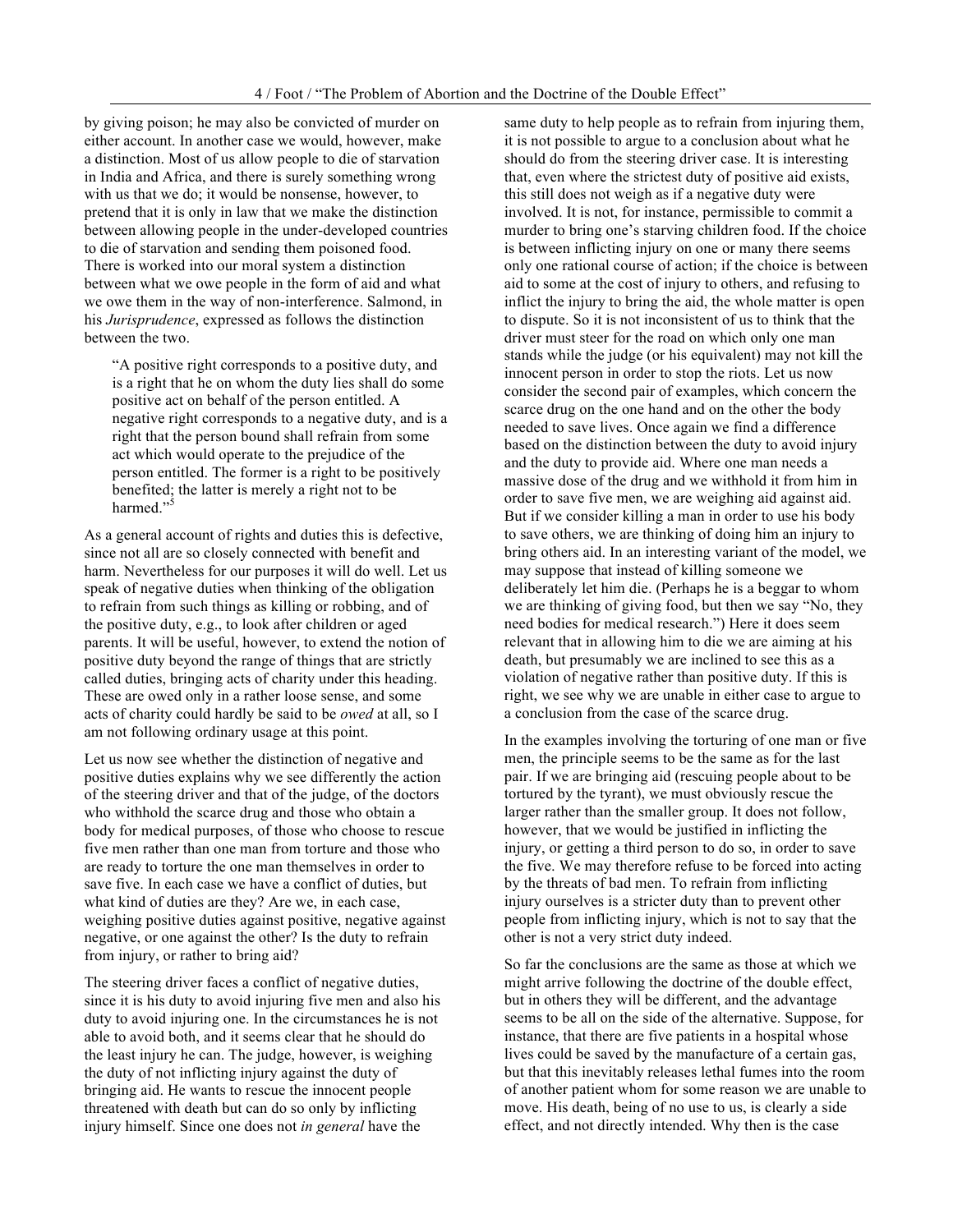different from that of the scarce drug, if the point about that is that we foresaw but did not strictly intend the death of the single patient? Yet it surely is different. The relatives of the gassed patient would presumably be successful if they sued the hospital and the whole story came out. We may find it particularly revolting that someone should be *used* as in the case where he is killed or allowed to die in the interest of medical research, and the fact of *using* may even determine what we would decide to do in some cases, but the principle seems unimportant compared with our reluctance to bring such injury for the sake of giving aid.

My conclusion is that the distinction between direct and oblique intention plays only a quite subsidiary role in determining what we say in these cases, while the distinction between avoiding injury and bringing aid is very important indeed. I have not, of course, argued that there are no other principles. For instance it clearly makes a difference whether our positive duty is a strict duty or rather an act of charity: feeding our own children or feeding those in faraway countries. It may also make a difference whether the person about to suffer is one thought of as uninvolved in the threatened disaster, and whether it is his presence that constitutes the threat to the others. In many cases we find it very hard to know what to say, and I have not been arguing for any general conclusion such as that we may never, whatever the balance of good and evil, bring injury to one for the sake of aid to others, even when this injury amounts to death. I have only tried to show that even if we reject the doctrine of the double effect we are not forced to the conclusion that the size of the evil must always be our guide.

Let us now return to the problem of abortion, carrying out our plan of finding parallels involving adults or children rather than the unborn. We must say something about the different cases in which abortion might be considered on medical grounds.

First of all there is the situation in which nothing that can be done will save the life of child and mother, but where the life of the mother can be saved by killing the child. This is parallel to the case of the fat man in the mouth of the cave who is bound to be drowned with the others if nothing is done. Given the certainty of the outcome, as it was postulated, there is no serious conflict of interests here, since the fat man will perish in either case, and it is reasonable that the action that will save someone should be done. It is a great objection to those who argue that the direct intention of the death of an innocent person is never justifiable that the edict will apply even in this case. The Catholic doctrine on abortion must here conflict with that of most reasonable men. Moreover we would be justified in performing the operation whatever the method used, and it is neither a necessary nor a good justification of the special case of hysterectomy that the child's death is not directly intended, being rather a foreseen consequence of

what is done. What difference could it make as to how the death is brought about?

Secondly we have the case in which it is possible to perform an operation which will save the mother and kill the child or kill the mother and save the child. This is parallel to the famous case of shipwrecked mariners who believed that they must throw someone overboard if their boat was not to founder in a storm, and to the other famous case of the two sailors, Dudley and Stephens, who killed and ate the cabin boy when adrift on the sea without food. Here again there is no conflict of interests so far as the decision to act is concerned; only in deciding whom to save. Once again it would be reasonable to act, though one would respect someone who held back from the appalling action either because he preferred to perish rather than do such a thing or because he held on past the limits of reasonable hope. In real life the certainties postulated by philosophers hardly ever exist, and Dudley and Stephens were rescued not long after their ghastly meal. Nevertheless if the certainty were absolute, as it might be in the abortion case, it would seem better to save one than none. Probably we should decide in favor of the mother when weighing her life against that of the unborn child, but it is interesting that, a few years later, we might easily decide it the other way.

The worst dilemma comes in the third kind of example where to save the mother we must kill the child, say by crushing its skull, while if nothing is done the mother will perish but the child can be safely delivered after her death. Here the doctrine of the double effect has been invoked to show that we may not intervene, since the child's death would be directly intended while the mother's would not. On a strict parallel with cases not involving the unborn we might find the conclusion correct though the reason given was wrong. Suppose, for instance, that in later life the presence of a child was certain to bring death to the mother. We would surely not think ourselves justified in ridding her of it by a process that involved its death. For in general we do not think that we can kill one innocent person to rescue another, quite apart from the special care that we feel is due to children once they have prudently got themselves born. What we would be prepared to do when a great many people were involved is another matter, and this is probably the key to one quite common view of abortion on the part of those who take quite seriously the rights of the unborn child. They probably feel that if *enough* people were involved one must be sacrificed, and they think of the mother's life against the unborn child's life as if it were many against one. But of course many people do not view it like this at all, having no inclination to accord to the fetus or unborn child anything like ordinary human status in the matter of rights. I have not been arguing for or against these points of view but only trying to discern some of the currents that are pulling us back and forth. The levity of the examples is not meant to offend.